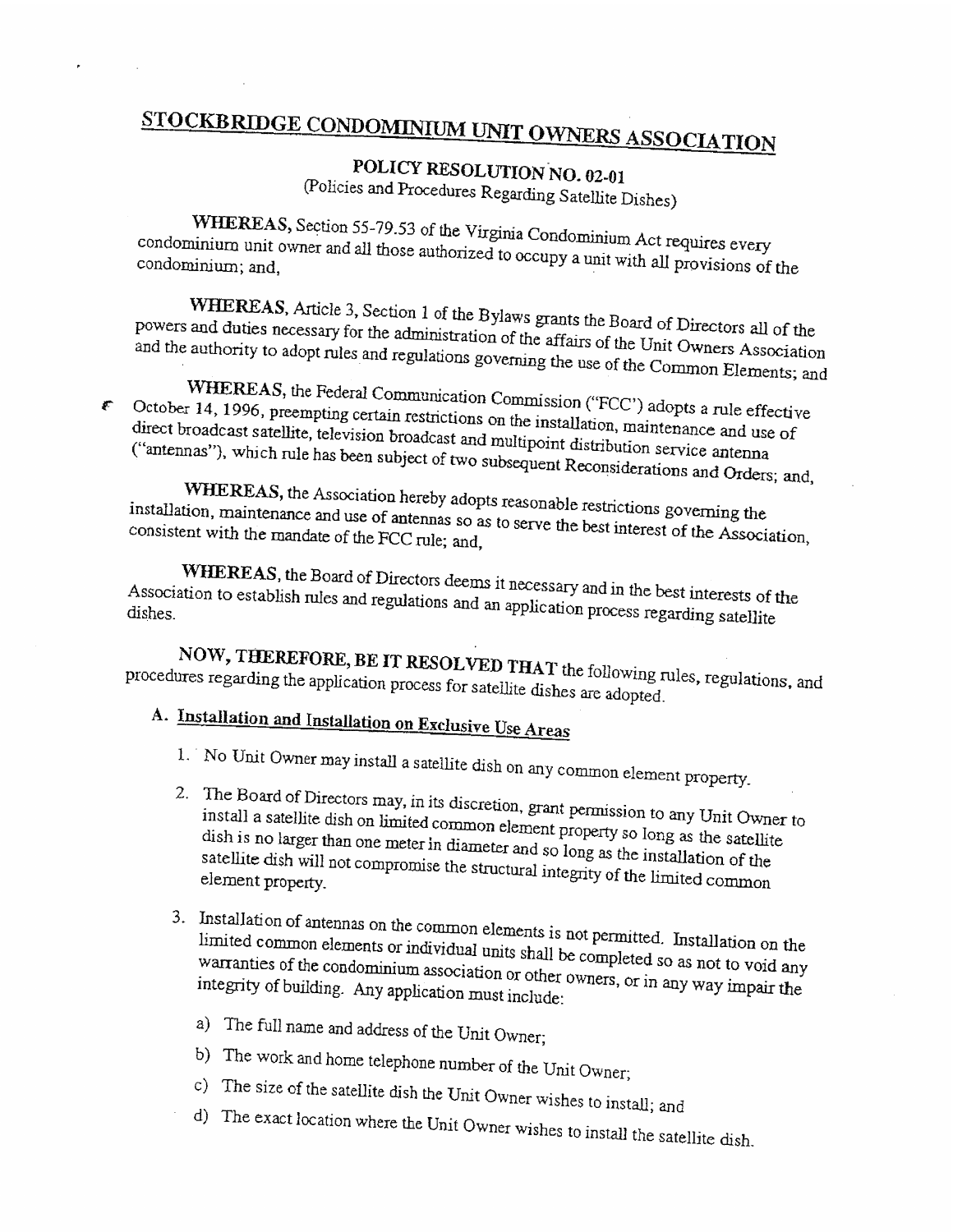Page 2 of 6

- 4. The Board shall have the right to physically visit the intended dish before and after approving the installation.
- 5. Any damage caused to the common elements or limited common elements by the installation 4. The Board shall have the right to physically visit the intended location of the satellite<br>dish before and after approving the installation.<br>5. Any damage caused to the common elements or limited common elements by the<br>i
- 6. Any Unit Owner owning a satellite dish will install, operate and maintain the satellite dish in accordance with applicable laws and regulations. dish in accordance with
- 7. Unit Owner will reimburse the Association for all of its costs and attorney's fees the provisions of this resolution. incurred in enforcing
- 8. Antennas shall not be installed higher than is absolutely necessary for reception of an acceptable-quality signal, as identified by the manufacturer. acceptable-quality signal,
- 9. Any installer certificate listing Any installer other than the owner shall provide the association with an insurance<br>certificate listing the association as a named insured prior to installation. Insurance<br>shall meet the following minimum limits:
	- a) Contractor's General Liability (including completed operations): \$1,000,000<br>b) Workers' Compensation: Statutory Limits
	-
- c) This regulation complies with I has regulation is intended to ensure that antennas are installed in a manner that<br>complies with building and safety codes and manufacturer's instructions.<br>Improper installation could cause damage to structures, nosis hazard to Association residents and personnel. Improper installation could cause damage to structures, posing a potential safety 6. Any Unit Owner owning a satellite dish will install, operate and maintain the satellite<br>dish in accordance with applicable laws and regulations.<br>7. Unit Owner will reimburse the Association for all of its costs and att
- 10. Antennas must be secured so they do not jeopardize the soundness or safety of any structure or the safety of any person at or parally structure or structure or the safety of any person at or near the antennas, including damage from<br>wind velocity.
- be no penetration of the limited common element exclusive-use areas of the building increase the cost of unless it is necessary to receive an acceptable quality signal or it would unreasonably
- 12. If penetration of the limited common elements is necessary, permissible, and with applicable industry appropriate, the penetration shall be properly waterproofed and sealed in accordance<br>with applicable industry standards and building and with  $\pi$ . prevent structural standards and building codes. This rule is intended to damage to the building and residences from water intrusion 11. There shall be no penetration of exterior common elements. Additionally, there shall<br>be no penetration of the limited common element exclusive-use areas of the building<br>unless it is necessary to receive an acceptable q

- 1. Owners who install or maintain antennas are responsible for the following tasks and<br>all associated costs, including but not limited to:<br>a) Place (or replace), repair, maintain, and move/remove antennas; all associated costs,
	- a) Place (or replace), repair, maintain, and move/remove antennas;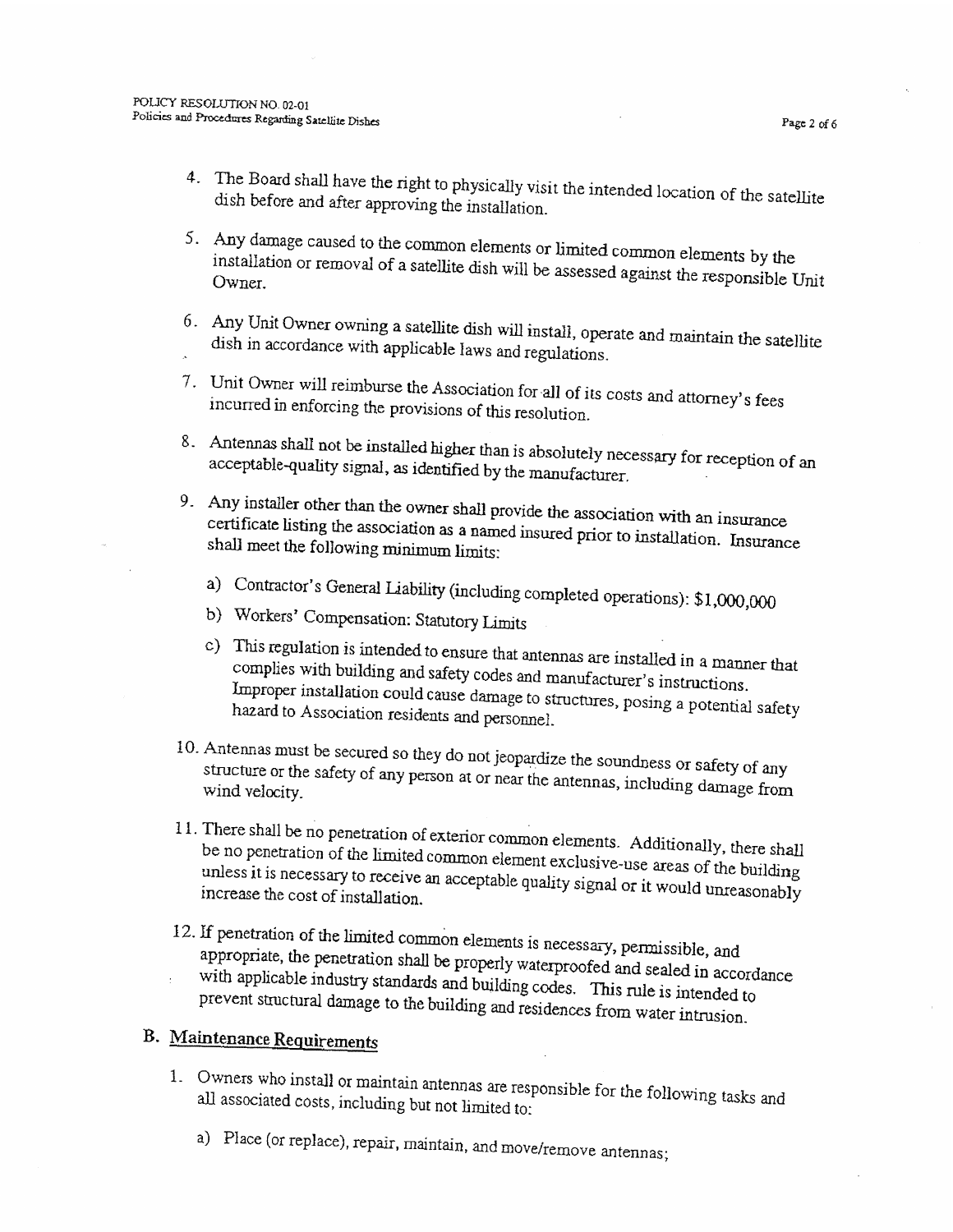- b) Repair damage to any property, installation, maintenance or use; perty, including the Condominium, caused by antenna<br>or use;
- c) Pay medical expenses incurred by persons injured by antenna installation, maintenance, or use; maintenance, or use;
- d) Reimburse residents or the Association for damage caused by antenna installation maintenance, or use maintenance, or use or the failure to perform any necessary maintenance, repair or<br>replacement; b) Repair damage to any property, including the Condominium, caused by antenna<br>installation, maintenance or use;<br>c) Pay medical expenses incurred by persons injured by antenna installation,<br>maintenance, or use;<br>d) Reimburs
	- e) Restore antenna installation sites to their original condition;
	- f) Maintenance of all seals for any penetrations created in relation to the installation<br>of the antenna; and of the antenna; and
	- g) Maintenance, repair and replacement of any attachments associated with the installation of the antenna. installation of the antenna.
- 2. Owners shall hazard. Owners Owners shall not permit their antennas to fall into disrepair or to become a safety<br>hazard. Owners shall be responsible for antenna maintenance, repair and<br>replacement, and the correction of any safety hazard.
- 3. if 72 antennas become detached, owners shall remove or repair such detachment within<br>bours of the detachment. If the detachment passes with a hours of the detachment. If the detachment poses a safety hazard, the Association<br>y remove the antenna(s) at the expense of the owner. may remove the antenna(s) at the expense of the owner.
- 4. Owners shall be responsible for antenna repainting or replacement if the exterior surface deteriorates.

### C. Safety

- 1. Antennas city, county shall be installed and secured in <sup>a</sup> manner that complies with all applicable and state laws eny, county and state laws and regulations, and manufacturer's instructions. Owners,<br>prior to installation, shall provide the Association with government installation, shall provide the Association with a copy of any applicable nental permits if any are required for safety reasons. 3. If antennas become detached, owners shall remove or repair such detachment within<br>72 hours of the detachment. If the detachment poses a safety hazard, the Association<br>may remove the antenna(s) at the expense of the own
	- 2. Unless the above-cited laws and regulations require a greater separation, antennas purpose of this requirement shall not be placed within 10 feet of power lines (above-ground or buried). The purpose of this requirement is to prevent injury or damage resulting from contact with<br>power lines.
	- 3. from Antennas an area, shall electrical Afficultures and the obstruct access to or exit from any unit, walkway, ingress or egress<br>from an area, electrical service equipment, or any other areas necessary for the safe<br>operation of the condominium. The nurmose of t safety of association residents and personnel and safe and easy access to the association's physical plant. operation of the condominium. The purpose of this requirement is to ensure the association's physical Shall not be placed within 10 feet of power lines (above-ground or buried). The<br>purpose of this requirement is to prevent injury or damage resulting from contact with<br>power lines.<br>3. Antennas shall not obstruct access to o
	- 4. Installation account, and must comply with minimize the impact all applicable codes, take aesthetic considerations into<br>act to the exterior and structure of the owner's unit.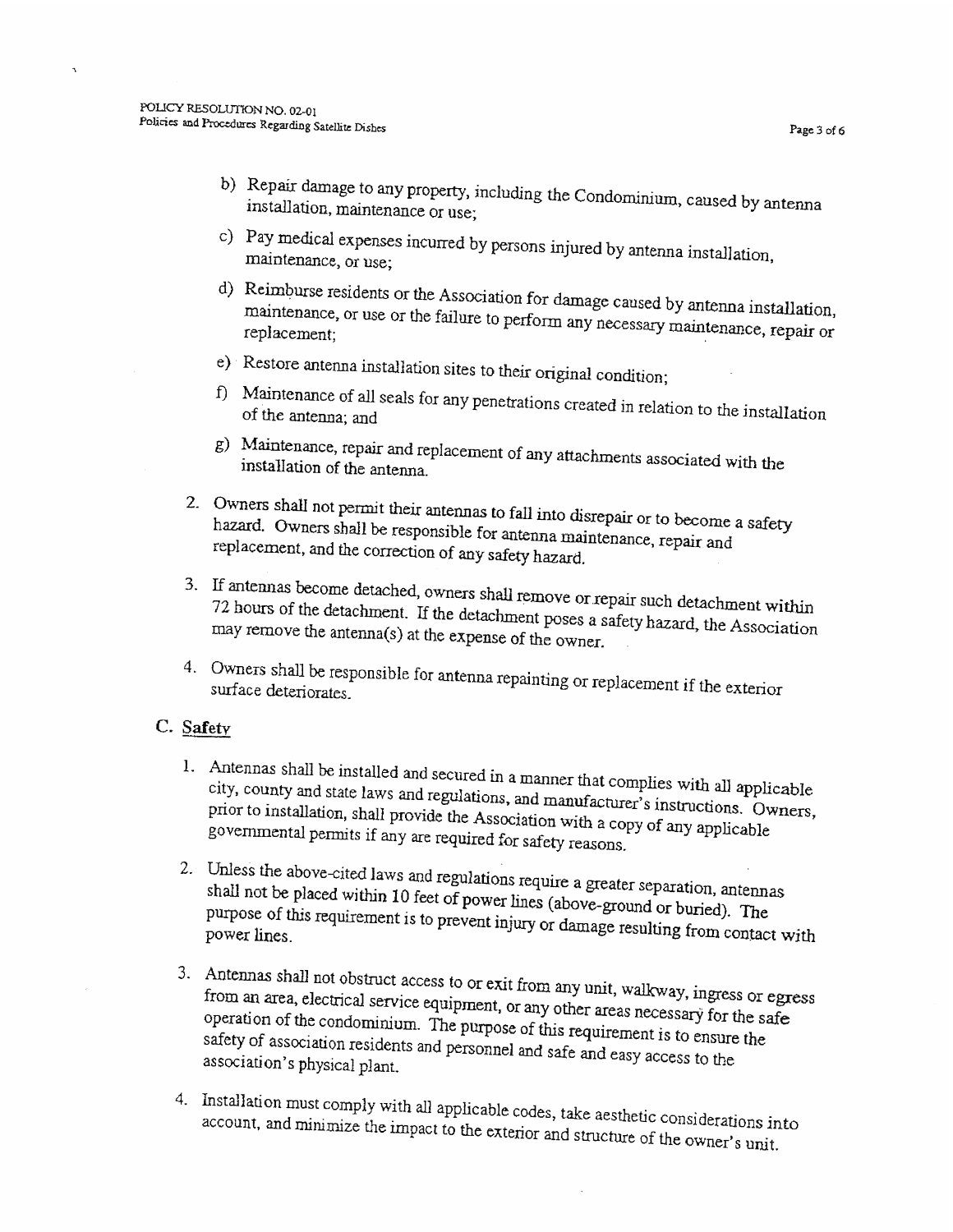5. Antennas shall be permanently grounded to prevent electrical and fire damage.

### D. Antenna Camouflaging

- <sup>1</sup>. Antennas shall be painted to match the color of the structure to which they are installed so long as painting the apterna  $m$ <sup>11</sup> installed so long as painting the antenna will not void any warranties or prevent the reception of an acceptable quality signal. reception of an acceptable quality signal.
- 2. Exterior antenna wiring shall be installed so as to be invisible or barely visible from the streets and parking areas. other units, the Common areas or

### E. Antenna Removal

their Owners must restore the property to the condition that existed prior to the installation of<br>their antenna at their expense if their antenna is removed for any reason. antenna at their expense

# F. Association Maintenance of Locations Upon Which Antennas are Installed

- 1. If antennas are installed on property that is maintained by the Association, the owners<br>retain responsibility for maintenance. Antennes must asked the Association, the owners retain responsibility for maintenance. Antennas must not be installed in a manner that<br>will result in increased maintenance costs for the Association. increased maintenance will result in increased maintenance costs for the Association or for other residents. If Increased maintenance cost or damage occurs, the owners are responsible for all such<br>costs. 3. Antennas shall be permanently grounded to prevent electrical and fire damage.<br> **D.** Antennas shall be painted to match the color of the structure to which they are<br>
installed so long as painting the antenna will not voi
- 2. If maintenance requires the temporary removal of antennas, the Association shall<br>provide owners with 10 days written poties of the state of the second in the Association shall provide owners with 10 days written notice of the need for temporary removal of the<br>antenna. Owners shall be responsible for removise antenna. Owners shall be maintenance begins and example. Owners shall be responsible for removing or relocating antennas before maintenance begins and replacing antennas afterward. If they are not removed in the required time, then the Association may do so, at the curr Association is not liable for any damage to antennas or any related equipment, seals<br>or wires caused by Association removal. required time, then the Association may do so, at the owner's expense. The or wires caused by Association Finally contained the exploration of the Association is not the association is not the installation is not inher a series and replacing antennas afterward. If they are not removed in the required time, then the Association

### G. Notification Process

- 1. Any owner desiring to install an antenna must complete <sup>a</sup> notification form and submit it to the Board of Directors care of the Association's management agent's<br>office. If the installation is routing conforming to the Association's management agent's office. If the installation is routine conforming to all of the above restrictions, the installation may begin immediately.<br>2. If the installation is other than routing for . installation may begin
- 2. If the installation is other than routine for any reason, owners and the Board of<br>Directors or the Association's community managemunt is a line Directors or convenient Directors or the Association's community manager must establish a mutually<br>convenient time to meet within 72 hours to discuss installation methods.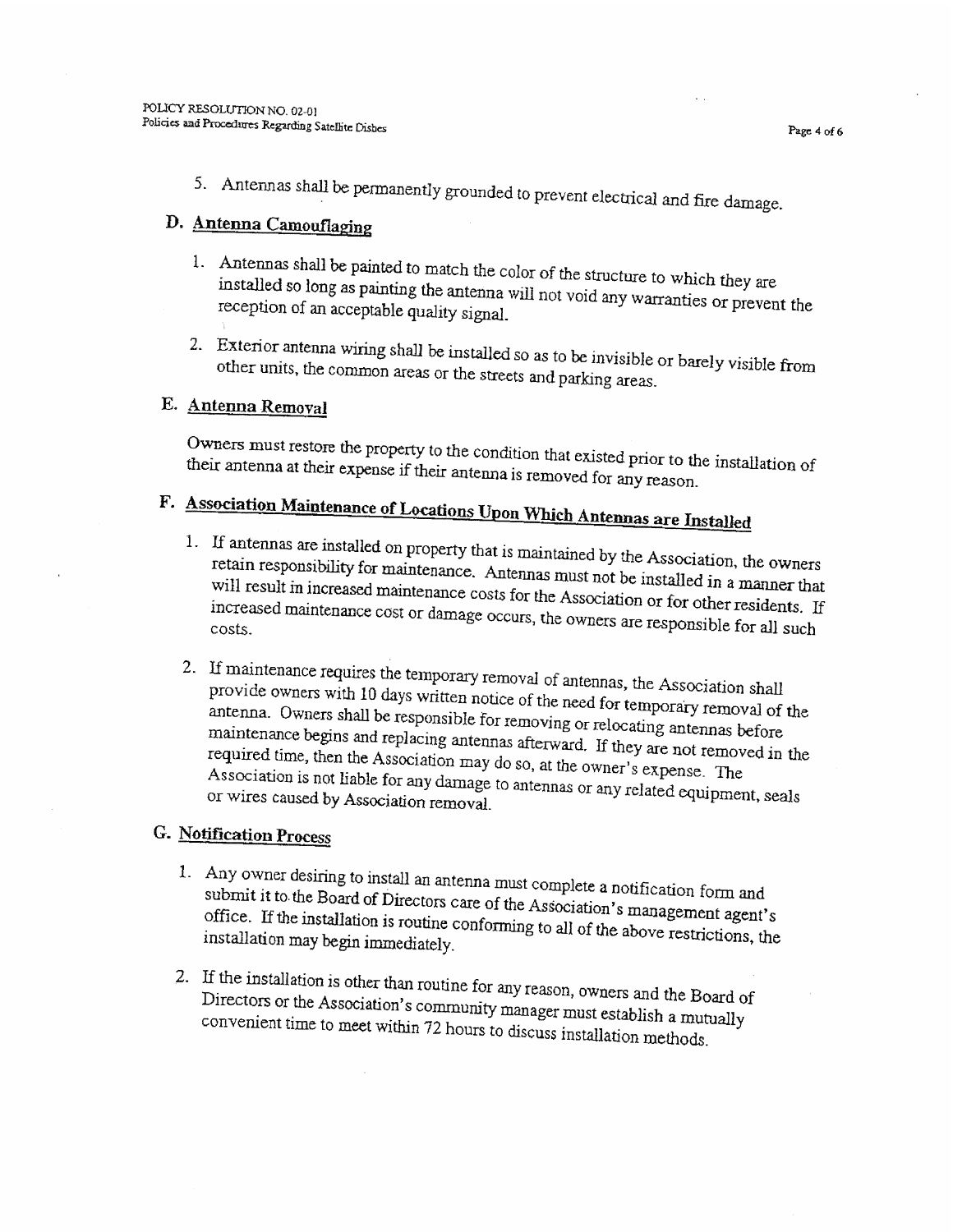### H. Installation by Tenants

These rules shall apply in all respects to tenants. Tenants desiring to install antennas shall obtain rules shall apply in all respects to tenants. Tenants desiring to install antennas shall prior written permission of the owner of the condominium unit, which they lease Association or rent. A copy of this permission must be furnished with the notification statement. The Association shall not be liable to any owner for a tenant's failure to comply with this provision.

#### I. Enforcement

- 1. If these rules are violated, the Association, after notice and opportunity to be heard, may bring action for declaratory relief with the FCC or any court of competent jurisdiction. If the court or FCC determines that the Association rule is enforceable, an assessed charge of \$50 may be imposed by the Association for each violation. If \$10 per day will be imposed for each day that the violation continues, for a period of<br>no more than 90 days. The Association shall be smill 1. the violation is not corrected within a reasonable length of time, additional charges of no more than 90 days. The Association shall be entitled to reasonable attorney's fees, costs, and expenses incurred in the enforcement of this policy. costs, and expenses incurred in the enforcement of this policy. **H. Installation by Tenants**<br>
These rules shall apply in all respects to tenants. Tenants desiring to install antennas shall<br>
obtain prior written permission of the owner of the condominium unit, which they lease<br>
or rent
- 2. If antenna installation poses <sup>a</sup> serious, seek injunctive relief to prohibit or seek removal of the install of the Association may otherwise the Association may take such action is necessary to prevent injury to persons or property at the antenna owner's expense. seek injunctive relief to prohibit or seek removal of the installation if time permits, persons or property at the antenna owner's expense. seek injunctive relief to poses a serious, immediate safety hazard, the Association may<br>seek injunctive relief to probibit or seek removal of the installation if time permits,<br>obterwise the Association may take such action

### J. Severability

If these any provision of these rules is determined to be or is ruled invalid, the remainder of<br>ese rules or any valid provisions of these rules shall remain in full force and effect

The effective date of this resolution is  $\frac{July \ 14}{2002}$ , 2002.

This resolution was duly adopted by the Board of Directors this 29th day of May  $\frac{1}{2}$  day of

Stockbridge Condominium Unit Owners Association

(J Janice Parks, President (JJaniceParks,President